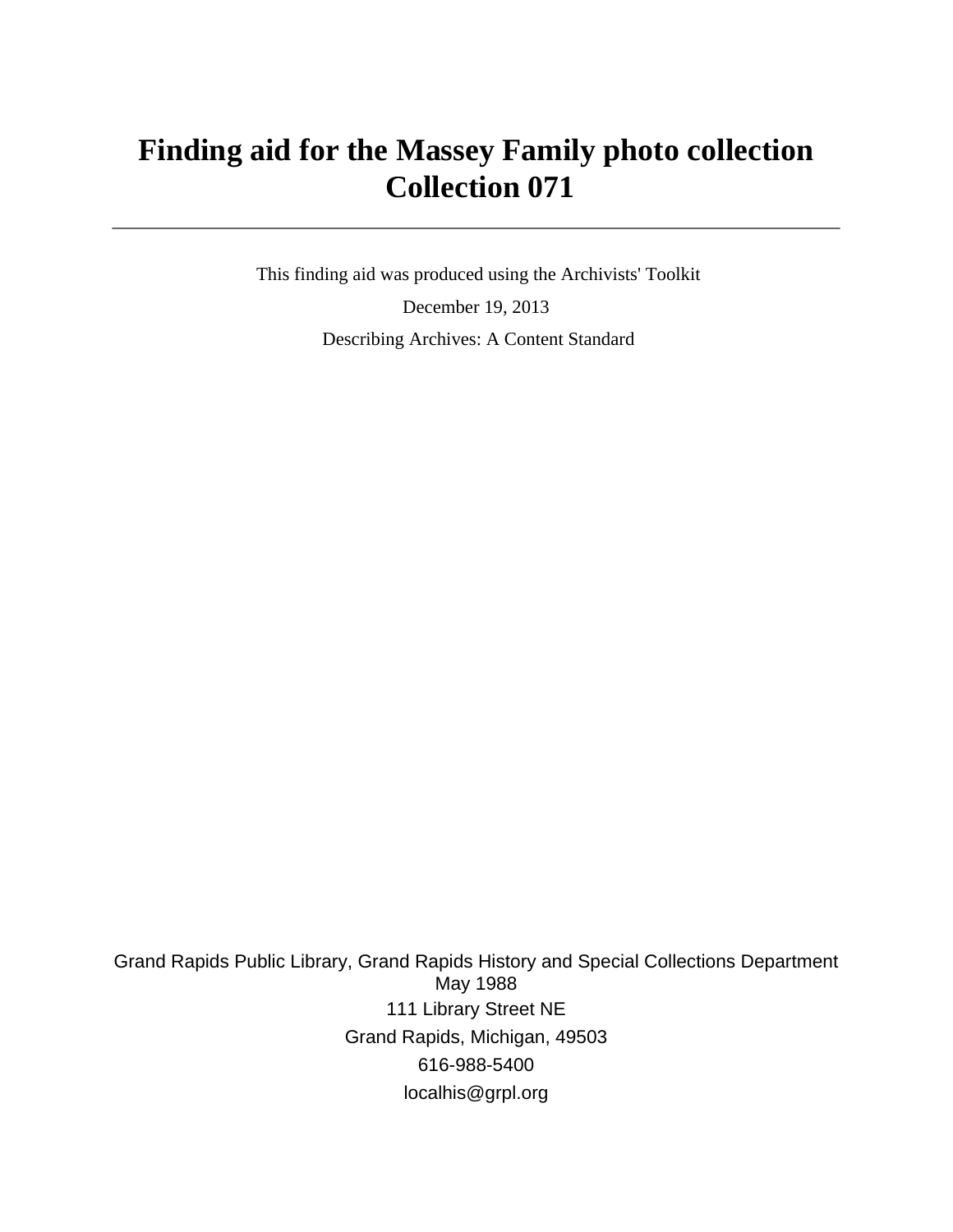## **Table of Contents**

 $\overline{\phantom{a}}$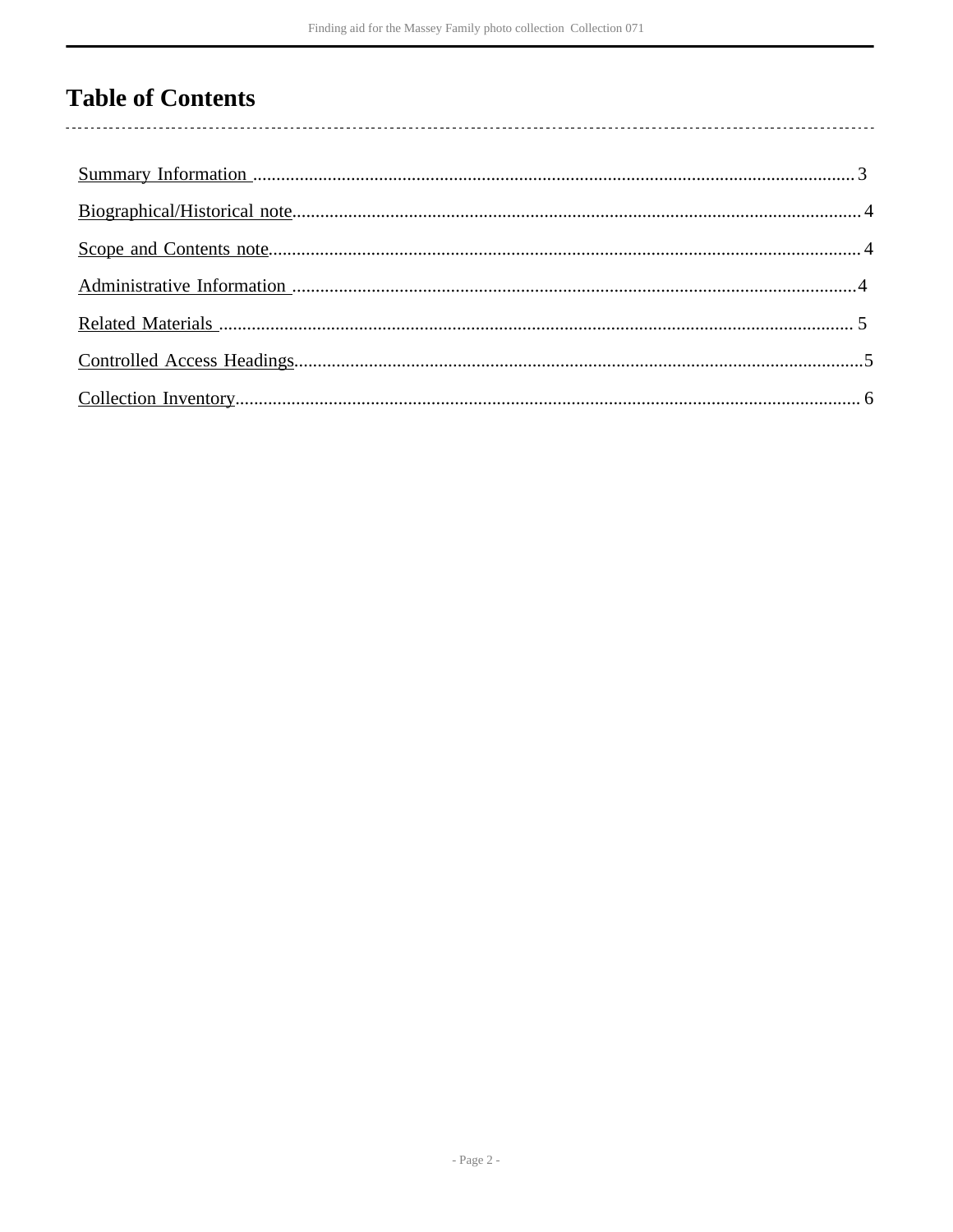# <span id="page-2-0"></span>**Summary Information**

| <b>Repository</b> | Grand Rapids Public Library, Grand Rapids History and Special<br><b>Collections Department</b>                                                                                                                                                                     |
|-------------------|--------------------------------------------------------------------------------------------------------------------------------------------------------------------------------------------------------------------------------------------------------------------|
| <b>Title</b>      | Massey Family photo collection                                                                                                                                                                                                                                     |
| Date [inclusive]  | 1900-1910                                                                                                                                                                                                                                                          |
| <b>Extent</b>     | 0.21 Linear feet One box                                                                                                                                                                                                                                           |
| Language          | English                                                                                                                                                                                                                                                            |
| <b>Abstract</b>   | The small Massey Family photo collection contains black and white copy<br>photographs of primarily African American and Native American families<br>from the Burt Lake, Michigan area. The images depict various family<br>members and activities from circa 1900. |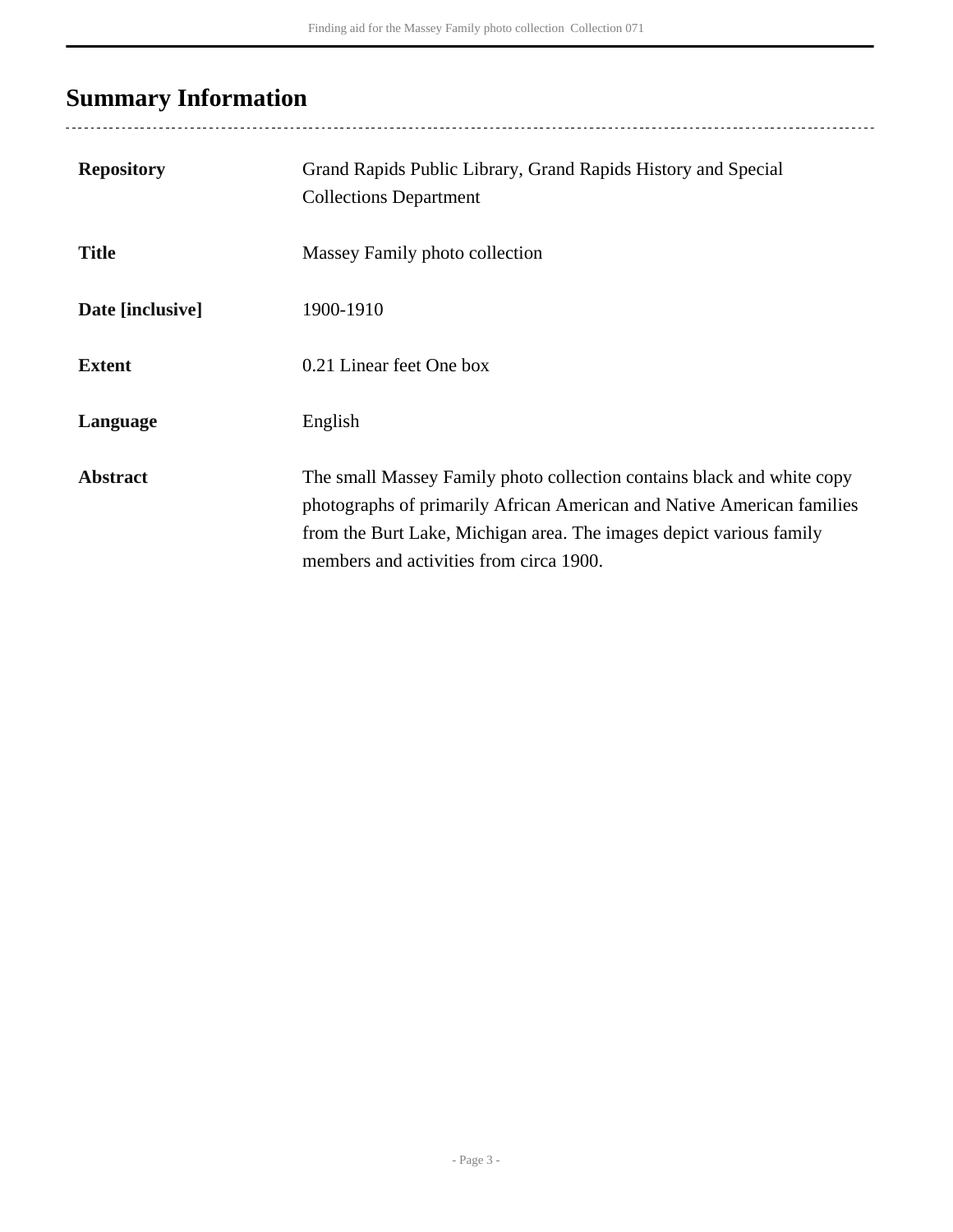### <span id="page-3-0"></span>**Biographical/Historical note**

Bits and pieces of information exist on the back of the photographs, allowing for the construction of some basic family genealogy. However, some of this information may include misidentifications.

Charles Massey married Sarah Nowqueskwa Massey and they had a son Francis. Francis is seen in various images cutting timber, at a grocery store in Burt and in various other activities. Charles' parents were Joseph Massey and Mary Mosier Massey, who migrated from Canada. Charles is shown in one photo with a group of Cheboygan Co. Supervisors, Oct. 1910.

Some images show Charles and Sara with Henry Massey, not Francis. Joseph and Mary Massey are given as grandparents of Henry, but not Francis. One family photo lists Esther Martell Massey, Margaret Massey later Swartout (daughter of Henry and Esther), Henry J. Massey (son), Charles Massey, Francis Massey (son), Sarah Nawqueskwa Massey wife of Charles. A family group photo shows Henry and Esther with their daughters Margaret and Anna. Joe Massey, son of Henry is shown as a boy with friends. Charlie and Jerry Massey are shown in uniform at St. Ignace, Mi.

Another family photo shows Louis Massey, older brother of Henry (is that 3 sons for Charles?), with Mary Massey, and their children Walter, Lucy, Lena and Leona. Catherine Martell Neshaw, sister of Esther Martell Massey, is shown with Jerry Neshaw (husband?). Cecilia and Ruben Martell, niece and nephew of Esther Martell Massey are shown as children. Mary Moses, Jane Martell and Elizabeth Martell are shown with an unidentified woman. Jerry Martell is shown with a friend and Abe Martell is shown with Robert Coby.

Two different photos of the Louis Moses (Native American) family are shown, also Zach Moses as a child. Eva Leo, daughter of Catherine and Jerry Neshaw is show alone, but in another photo with Helen (?). Sam Leo is shown with a friend.

### <span id="page-3-1"></span>**Scope and Contents note**

Copy negatives are available for several of the photos.

### <span id="page-3-2"></span>**Administrative Information**

#### **Publication Information**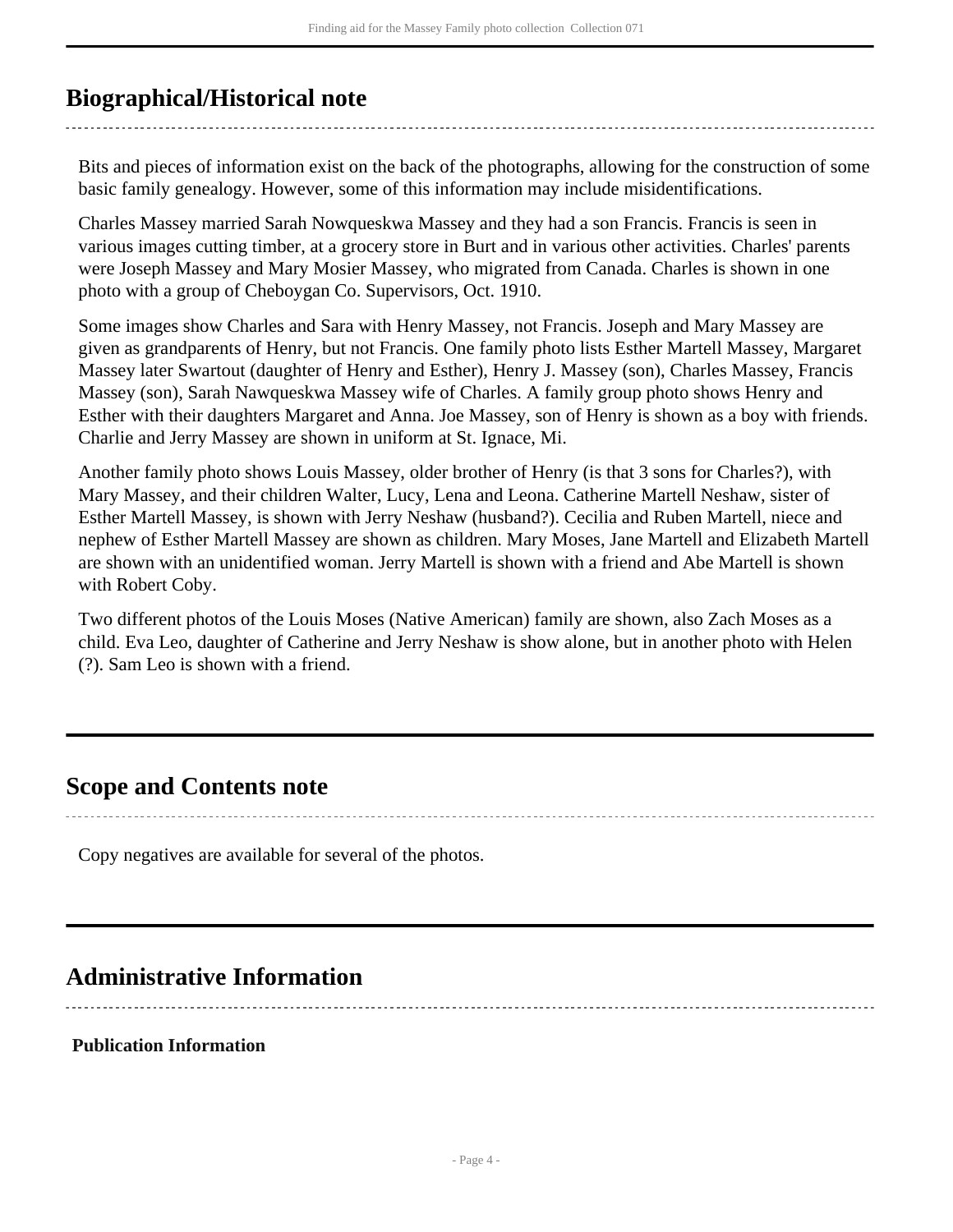Grand Rapids Public Library, Grand Rapids History and Special Collections Department May 1988

#### **Immediate Source of Acquisition note**

Margaret Swarthout, January 21, 1986; accession number 1986.045

## <span id="page-4-0"></span>**Related Materials**

### **Related Archival Materials note**

See also the African American Clipping Index and file.

See also Collection 249.

### <span id="page-4-1"></span>**Controlled Access Headings**

 $\overline{a}$ 

### **Family Name(s)**

• Massey, Burt Lake (Mich.)

#### **Geographic Name(s)**

• Burt Lake (Mich.) -- History -- Photographs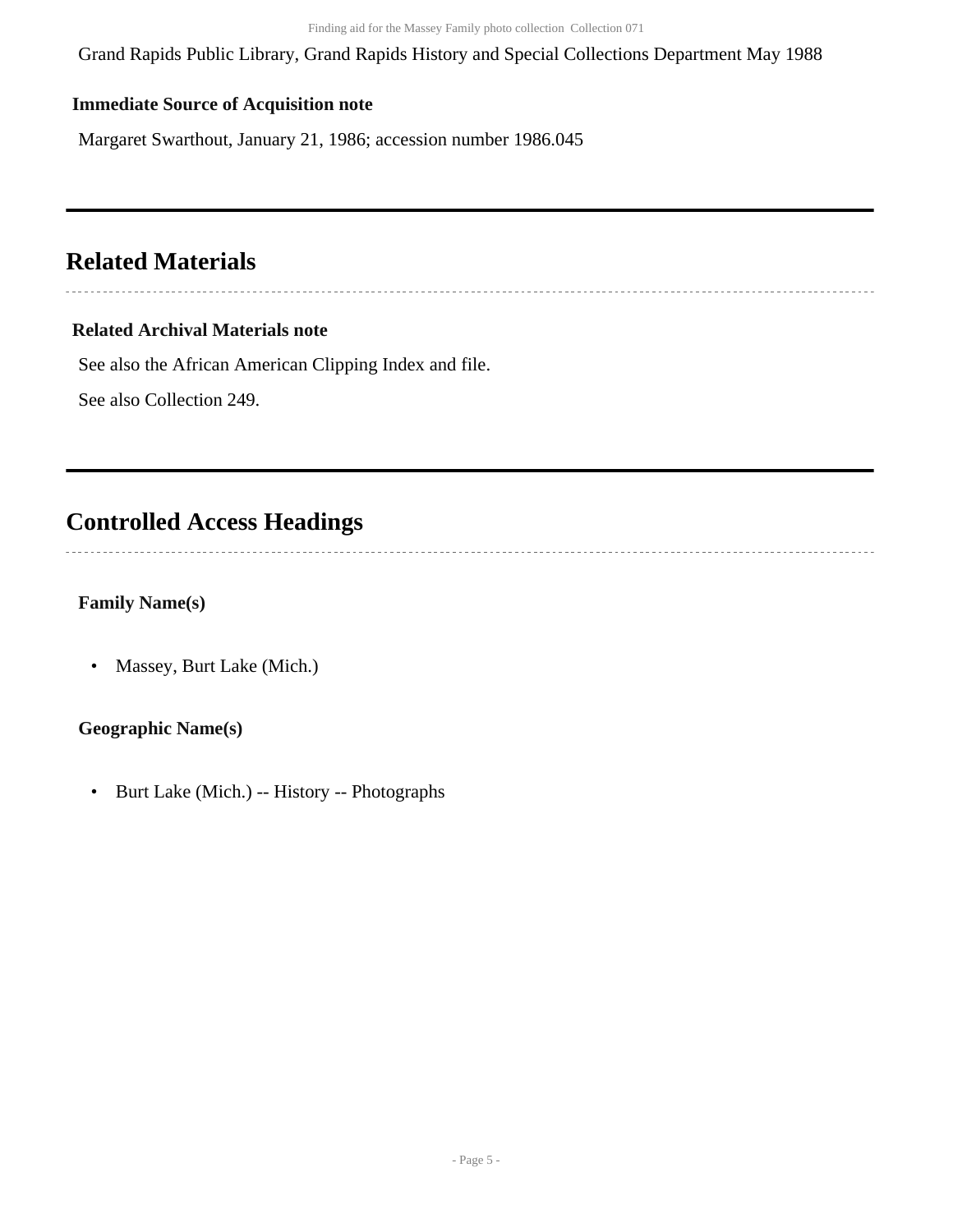## <span id="page-5-0"></span>**Collection Inventory**

|                                                                                                                                                                          | <b>Box</b>   | Folder         |
|--------------------------------------------------------------------------------------------------------------------------------------------------------------------------|--------------|----------------|
| Baseball Team, Moses Martell (1)                                                                                                                                         | $\mathbf{1}$ | $\mathbf{1}$   |
| Burt Lake (Mich.) (2) Includes historical notes on Henry J. Massey,<br>his mother, Sara Mongreshlerve, and father, Charles Massey by Mary<br>Margaret Swartout Pellston. | $\mathbf{1}$ | $\overline{2}$ |
| Castle Rock (Mich.) (1)                                                                                                                                                  | $\mathbf{1}$ | 3              |
| Massey Grocery Store (2), Francis Massey                                                                                                                                 | $\mathbf{1}$ | 3.5            |
| Churches (9), including Brutus, Mi; St. Mary's, Burt Lake, MI; St. Jos'<br>Indian Church, H. Springs                                                                     | $\mathbf{1}$ | $\overline{4}$ |
| Hessel (Mich.) $(1)$                                                                                                                                                     | $\mathbf{1}$ | 5              |
| Housing, and unidentified groups (7), including Henry Massey on sleigh,<br>O Her? brother Louis far right.                                                               | $\mathbf{1}$ | 6              |
| Logging $(11)$                                                                                                                                                           | 1            | 7              |

### **Scope and Contents note**

Including Joe Leo and Henry Massey (2); Jonas Shanaquet and Paul Wasson; Abe Martell and Don Bolten; Cross Village, 1904, from a postcard sent to Maggie Massey from Eva Leo, Dec. 27, 1910; Charles Massey, Henry's father; Group, incl. Moses Martell; Group, incl. Henry